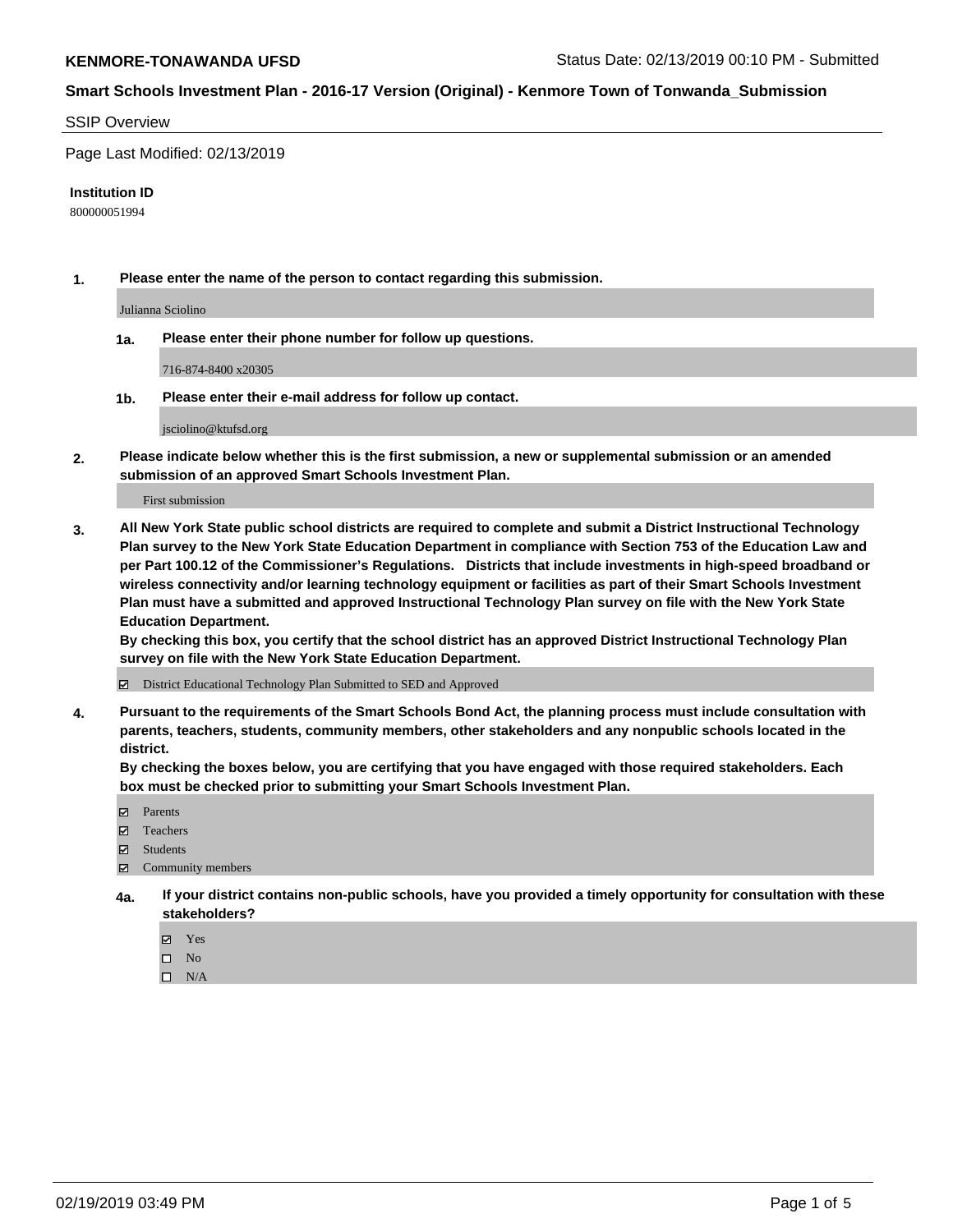#### SSIP Overview

Page Last Modified: 02/13/2019

## **5. Certify that the following required steps have taken place by checking the boxes below: Each box must be checked prior to submitting your Smart Schools Investment Plan.**

- The district developed and the school board approved a preliminary Smart Schools Investment Plan.
- $\boxtimes$  The preliminary plan was posted on the district website for at least 30 days. The district included an address to which any written comments on the plan should be sent.
- $\boxtimes$  The school board conducted a hearing that enabled stakeholders to respond to the preliminary plan. This hearing may have occured as part of a normal Board meeting, but adequate notice of the event must have been provided through local media and the district website for at least two weeks prior to the meeting.
- The district prepared a final plan for school board approval and such plan has been approved by the school board.
- $\boxtimes$  The final proposed plan that has been submitted has been posted on the district's website.
- **5a. Please upload the proposed Smart Schools Investment Plan (SSIP) that was posted on the district's website, along with any supporting materials. Note that this should be different than your recently submitted Educational Technology Survey. The Final SSIP, as approved by the School Board, should also be posted on the website and remain there during the course of the projects contained therein.**

SmartSchoolsInvestmentPlan.pdf

**5b. Enter the webpage address where the final Smart Schools Investment Plan is posted. The Plan should remain posted for the life of the included projects.**

http://www.ktufsd.org/Page/12817

**6. Please enter an estimate of the total number of students and staff that will benefit from this Smart Schools Investment Plan based on the cumulative projects submitted to date.**

7,900

**7. An LEA/School District may partner with one or more other LEA/School Districts to form a consortium to pool Smart Schools Bond Act funds for a project that meets all other Smart School Bond Act requirements. Each school district participating in the consortium will need to file an approved Smart Schools Investment Plan for the project and submit a signed Memorandum of Understanding that sets forth the details of the consortium including the roles of each respective district.**

 $\Box$  The district plans to participate in a consortium to partner with other school district(s) to implement a Smart Schools project.

**8. Please enter the name and 6-digit SED Code for each LEA/School District participating in the Consortium.**

| <b>Partner LEA/District</b> | <b>ISED BEDS Code</b> |
|-----------------------------|-----------------------|
| (No Response)               | (No Response)         |

**9. Please upload a signed Memorandum of Understanding with all of the participating Consortium partners.**

(No Response)

**10. Your district's Smart Schools Bond Act Allocation is:**

\$4,951,929

**11. Enter the budget sub-allocations by category that you are submitting for approval at this time. If you are not budgeting SSBA funds for a category, please enter 0 (zero.) If the value entered is \$0, you will not be required to complete that survey question.**

|                                              | Sub-<br><b>Allocations</b> |
|----------------------------------------------|----------------------------|
| <b>School Connectivity</b>                   |                            |
| <b>Connectivity Projects for Communities</b> |                            |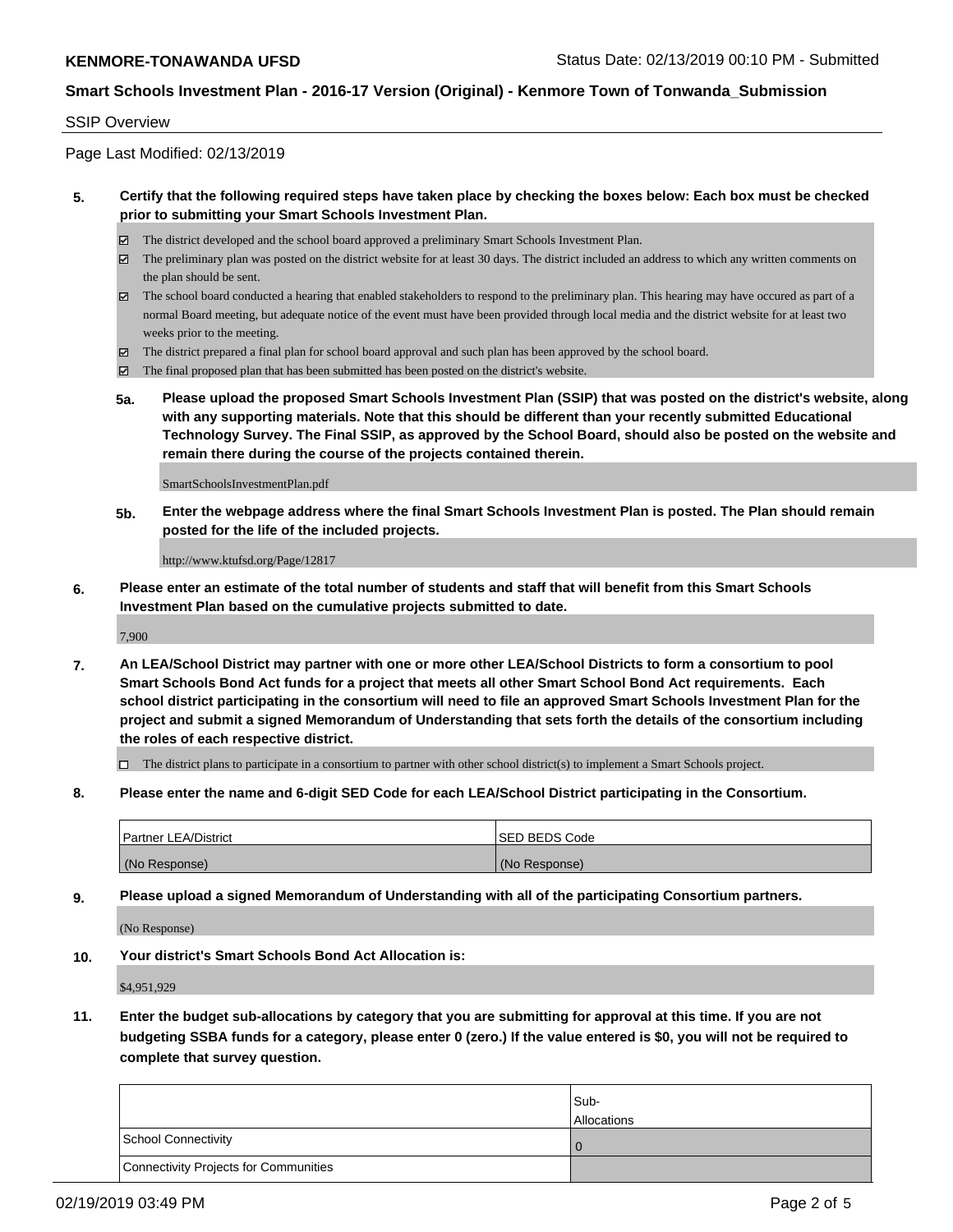# SSIP Overview

Page Last Modified: 02/13/2019

|                                    | Sub-<br>Allocations |
|------------------------------------|---------------------|
|                                    |                     |
|                                    | O                   |
| Classroom Technology               | Û                   |
| Pre-Kindergarten Classrooms        |                     |
| Replace Transportable Classrooms   |                     |
| <b>High-Tech Security Features</b> | 2,638,145           |
| Totals:                            | 2,638,145           |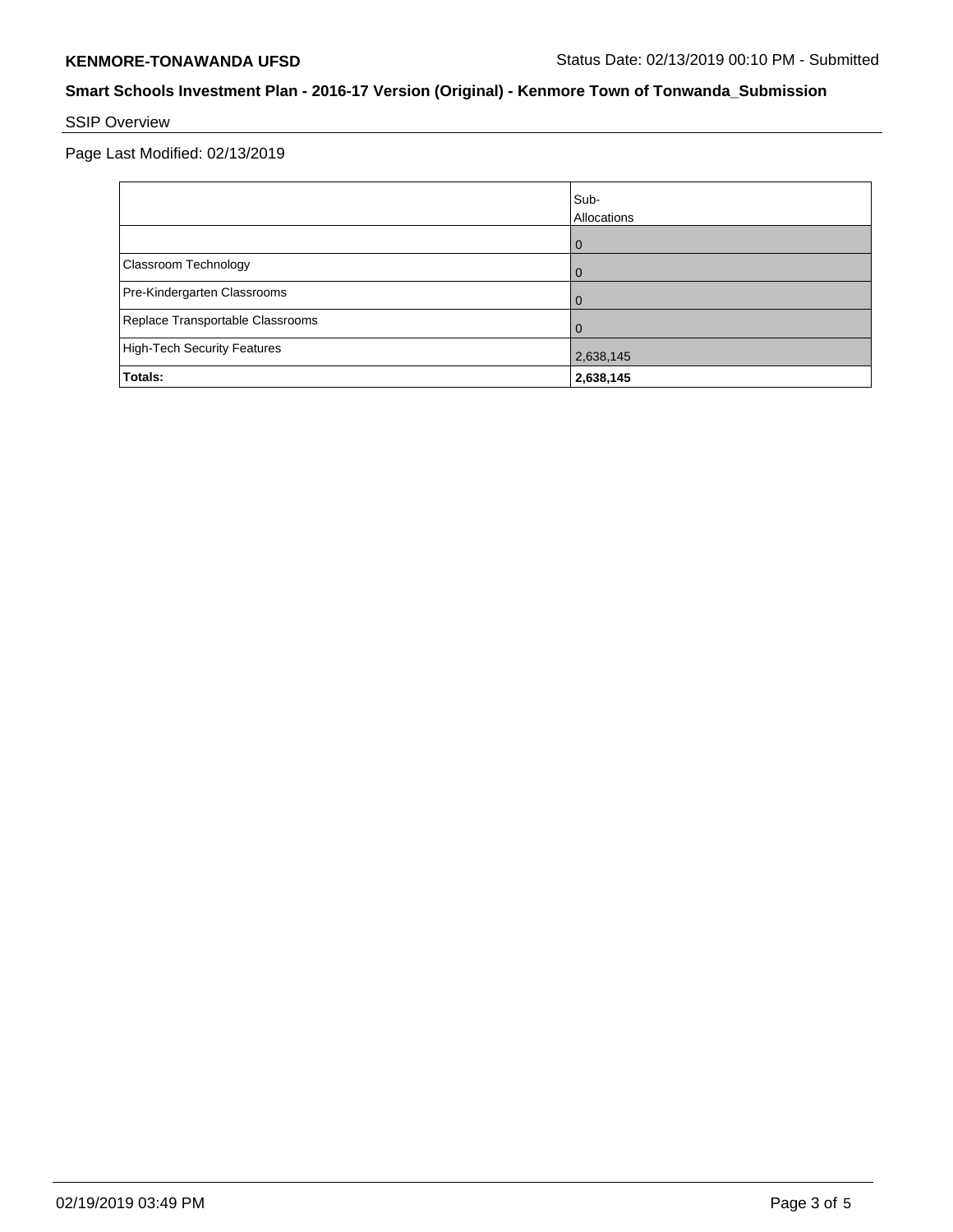## High-Tech Security Features

Page Last Modified: 02/06/2019

## **1. Describe how you intend to use Smart Schools Bond Act funds to install high-tech security features in school buildings and on school campuses.**

The SSBA funds will be used to enhance security at all of the district's instructional facilities. Highlights of the plan include:

- Initiation of a single point of entry
- Camera and Digital monitoring of arrival and dismissal times
- Visitor management program
- Use of a vestibule/double entry system
- Electronic access control
- Video intercoms for visitor screening
- Door hardware
- Additional IP high megapixel security cameras on the exterior of buildings as well as interior cameras in hallways and entrances
- Cameras will be an extension of the district's existing Digital Video Management Software and recording servers. The funds will also be used for devices including, card readers and access control panels at secured entrances.
- **2. All plans and specifications for the erection, repair, enlargement or remodeling of school buildings in any public school district in the State must be reviewed and approved by the Commissioner. Districts that plan capital projects using their Smart Schools Bond Act funds will undergo a Preliminary Review Process by the Office of Facilities Planning.**

**Please indicate on a separate row each project number given to you by the Office of Facilities Planning.**

Project Number 14-26-01-03-7-999-006

- **3. Was your project deemed eligible for streamlined Review?**
	- Yes
	- $\boxtimes$  No
- **4. Include the name and license number of the architect or engineer of record.**

| Name            | License Number |
|-----------------|----------------|
| Gian-Paul Piane | 25315          |

**5. If you have made an allocation for High-Tech Security Features, complete this table. Note that the calculated Total at the bottom of the table must equal the Total allocation for this category that you**

**entered in the SSIP Overview overall budget.**

|                                                      | Sub-Allocation |
|------------------------------------------------------|----------------|
| Capital-Intensive Security Project (Standard Review) | (No Response)  |
| <b>Electronic Security System</b>                    | 1,707,900      |
| <b>Entry Control System</b>                          | 322,495        |
| Approved Door Hardening Project                      | (No Response)  |
| <b>Other Costs</b>                                   | 607,750        |
| Totals:                                              | 2,638,145      |

**6. Please detail the type, quantity, per unit cost and total cost of the eligible items under each sub-category. This is especially important for any expenditures listed under the "Other" category. All expenditures must be capital-bond eligible to be reimbursed through the SSBA. If you have any questions, please contact us directly through**